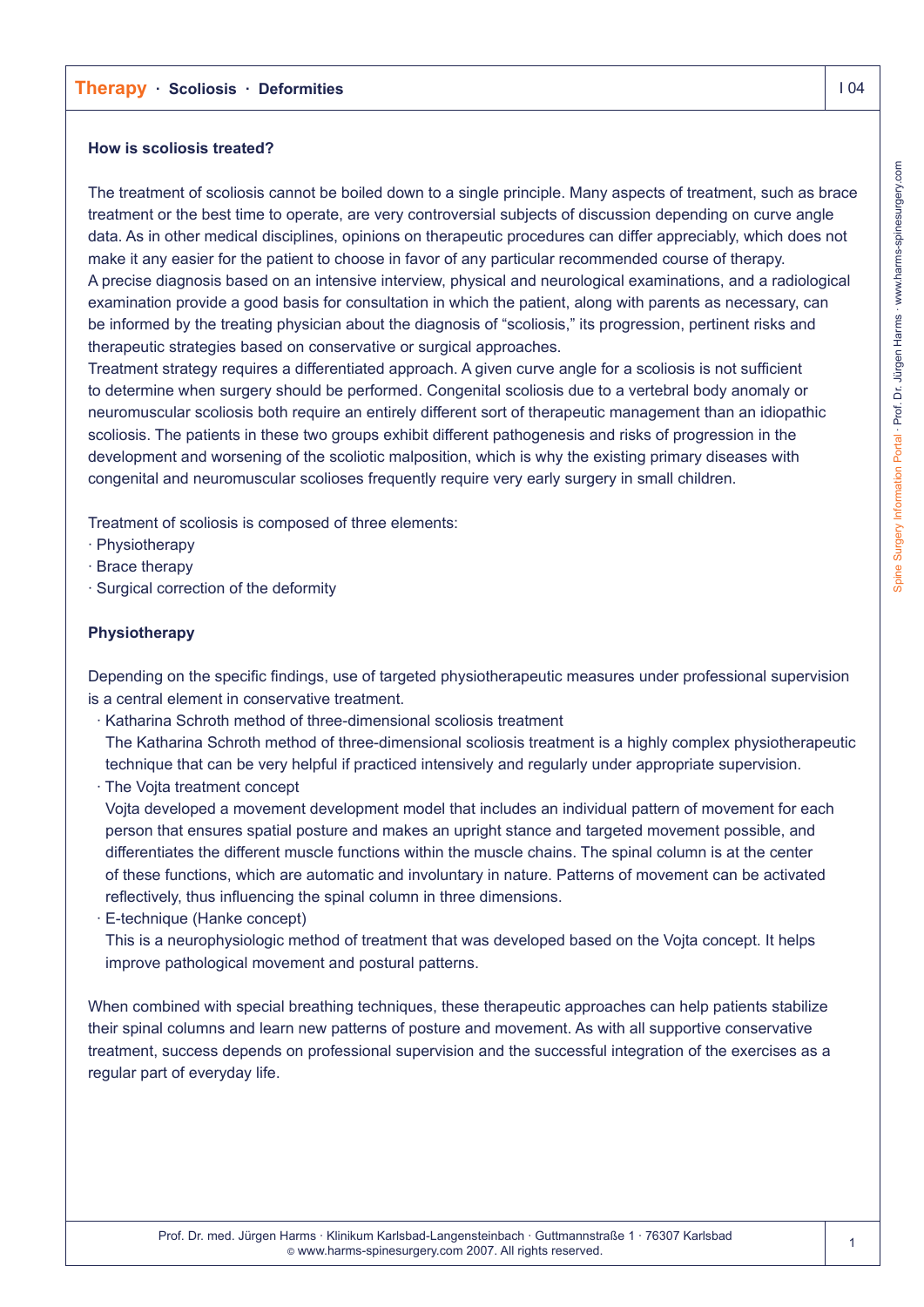# **Brace therapy**

The earliest descriptions of a brace, or corset, therapy for scoliosis go back to Hippocrates, and the French army surgeon Ambroise Paré (1510-1590) developed a supporting device made of iron plates in the Middle Ages.

Since the Milwaukee brace was developed by Blount in 1945, a variety of further developments and modifications of corsets have become an established element of conservative scoliosis therapy. The objective of brace therapy is to prevent the further progression of the spinal column curvature and to straighten an existing pathological curvature to some degree.

Scoliosis therapy using a brace or corset worn for a longer period of time is a heavy burden, both mental and physical, to place on a growing young person, who has to deal with it on a day-to-day basis. Successful therapy in such cases depends on intensive supervision and support from both parents and therapists.

Brace therapy can only succeed if the following factors are considered:

- · Location and degree of scoliosis
- · Skeletal age
- · Selection of the correct brace
- · Correct brace structure
- · Inspection at regular intervals so adjustments can be made
- · The patient must understand the situation and be willing to cooperate completely
- · Intensive, comprehensive support by family and therapists

Back brace therapy for scoliosis has been controversial for a number of years. The international recommendations are not uniform.

A decision to use a back brace is often questionable since the effectiveness of this treatment is far from proven. What can be stated as a general proven truth is that a highly progressive (worsening) scoliosis cannot ultimately be influenced by a back brace at all!

The different brace types are described below.

## **Milwaukee brace**

The Milwaukee brace was developed in 1945 by Blount in the US. It consists of a molded plastic pelvic girdle connected by aluminum bars in the front and back to a closed neck ring. The neck ring closes at the back with a screw where the support pad for the back of the head is located. There is a padded hollow for the chin to rest in at the front. Spinal malposition is corrected by the insertion of additional pressure pads.

The brace is supposed to result in active extension, derotation, and lordosis adjustment. Milwaukee back brace treatment is accompanied by special physiotherapeutic exercises performed in the brace.

The drawbacks of the brace include a pronounced lordotic effect on the thoracic spine and discomfort due to the neck ring.

Today, the Milwaukee brace is normally used only to treat upper thoracic scoliosis.

# **Underarm braces (TLSO = thoraco-lumbo-sacral orthosis)**

Underarm braces have no neck ring and are the successor to the Milwaukee brace. In TLSOs, built-in pads exert pressure on the spinal column at three points to apply the corrective force necessary to improve the malposition of the spinal column. These so-called three-point corsets are fitted with pressure pads along the lumbar spine, around the outer pelvis and along the ribcage.

The Boston, Chêneau and Lyon (Stagnara) derotation braces are examples of this type of orthosis.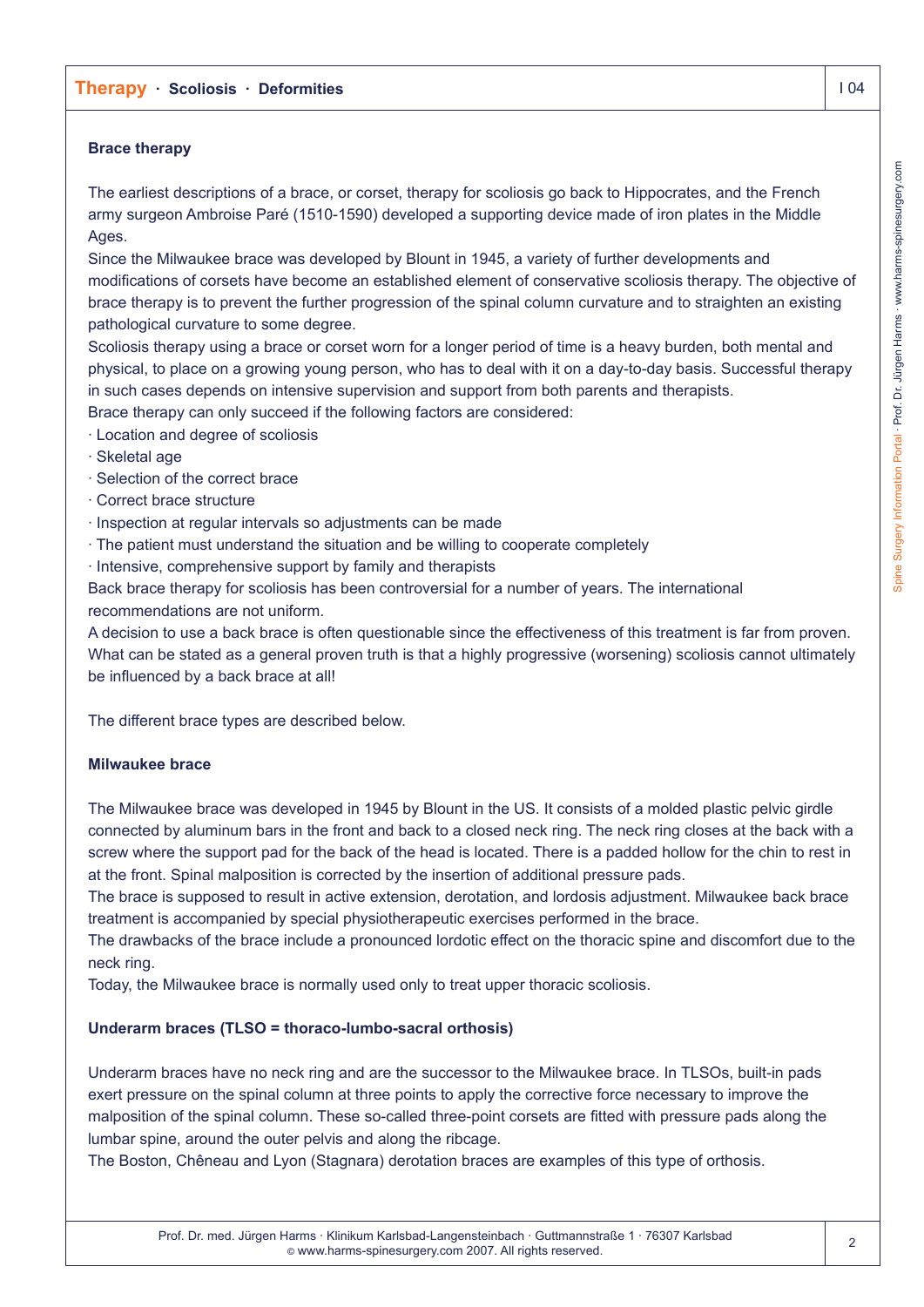## **Boston brace**

The Boston brace is a further development of the Milwaukee brace.

The brace is made of plastic molded using a plaster cast. Integrated pads are intended to achieve a partially active correction of the spinal column malposition

The first Boston brace models featured pronounced delordosing of the lumbar spine, though this proved to be disadvantageous. The brace's modular structure has allowed for the development of a number of variations of the Boston brace with lumbar lordosis up to a Cobb angle of 15°. This is a decisive feature when it comes to correcting a malposition, since the only way to achieve kyphosis of the thoracic and thoracolumbar spine is through physiological lumbar lordosis. The combined effect of the modules and integrated pressure pads are intended to both straighten and derotate the spinal column.

The Boston brace is normally used in the treatment of lumbar and thoracolumbar scoliosis.

## **Chêneau brace**

The Chêneau brace was developed in the mid-seventies by the French physician Jacques Chêneau. The orthosis is made of plastic molded using a plaster cast, featuring a pelvic corset that pushes the pelvis into an upright position and allows for traction to stretch the lumbar spine.

The Chêneau brace is a partially active inspiration-derotation brace, i.e. correction of the existing spinal malposition is achieved through pad pressure, the voids in the orthosis serve as compensatory spaces, and a special respiratory technique is learned as a part of this treatment method. The Chêneau brace is normally used for the conservative treatment of idiopathic thoracic scoliosis.

### **Lyon or Stagnara brace**

This brace provides high shoulder support for torso extension, i.e. its upper structure reaches up high beneath the shoulders to provide support. The pelvic girdle and auxiliary supports are connected in the front and back by aluminum rods. The integrated pressure pads are used to achieve derotation. The Stagnara brace can be used in treatment of thoracolumbar and mid-level thoracic scoliosis.

## **Wilmington brace**

This brace is made of thermoplastic material and is mainly used in thoracolumbar scolioses without a fixed rotary pivot of the spinal column.

#### **Charleston bending brace**

This is a bending, or sidebending, brace. In contrast to the orthoses described above, here a bending force acts upon the spinal column malposition. When wearing the brace, the patient is held in a maximum counterlateral bend, i.e. countering the malcurvature to be treated. An integrated pressure pad exerts pressure at the apex of the curvature, thus achieving a rebending effect on the scoliotic deformity. The brace is intended to be worn for 8 hours during the night and is used for treatment of short thoracolumbar or lumbar scoliosis.

#### **Lukeschitsch bending brace**

A pressure pad in the pelvic girdle of this brace design exerts pressure on the lumbar vertex of the scoliotic malcurvature. Pressure pads can be continuously positioned and adjusted along the front and back aluminum rods of the brace. These pressure pads serve to derotate and straighten the spinal column.